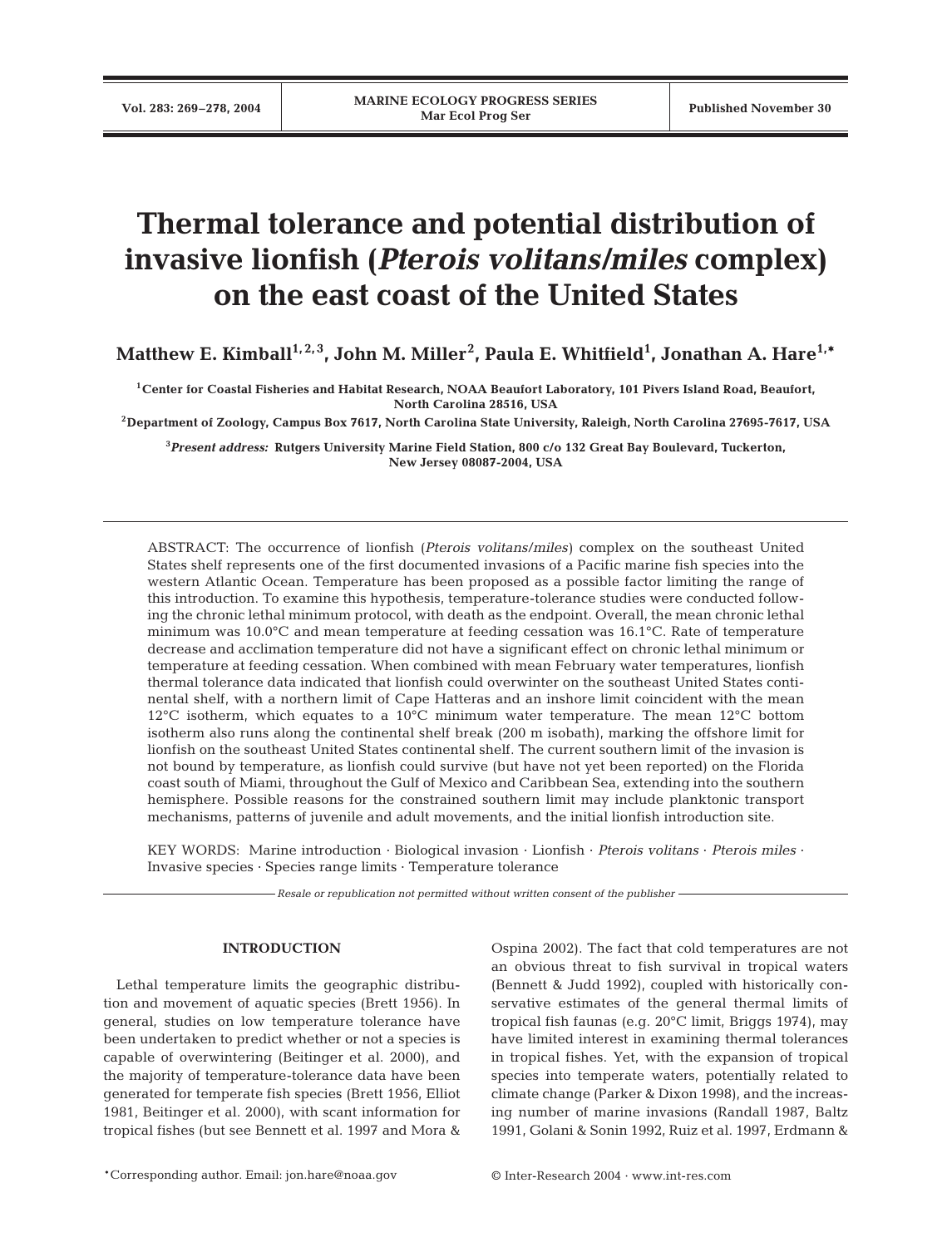Vagelli 2001, Semmens et al. 2004), information on the thermal tolerances of tropical fishes is vital.

Lionfish (*Pterois volitans/miles* complex<sup>1</sup>) are native to tropical coral reefs and range from the southern Indian Ocean, east to Sumatra and throughout the Indo-West Pacific from southern Japan to central Australia (Schultz 1986). They are typically found from shore (0 m) to approximately 50 m (Schultz 1986). Since the year 2000, adult and juvenile lionfish have been observed on the mid- and outer-continental shelf (20 to 80 m) off the southeast United States (Whitfield et al. 2002). Determining the potential range of lionfish is a first step in examining and predicting the effects of lionfish on species and ecosystems in the western Atlantic Ocean (Hare & Whitfield 2003).

Thermal limits have been identified as a possible factor defining the distribution of the invasive lionfish along the east coast of the United States (Whitfield et al. 2002). Faunal distribution and temperature regimes in the region indicate that Cape Hatteras forms the northern barrier for the warm-temperate fauna in the western Atlantic Ocean (Briggs 1974). This faunal separation can be attributed to the effects of temperature, acting as both a limiting factor determining species distribution, and a directive factor guiding species movement (Fry 1971; see also Cossins & Bowler 1987 for coverage of thermal regulation of species distribution). The abrupt difference in inshore water temperature south and north of Cape Hatteras (Stegmann & Yoder 1996), along with the majority of lionfish observations located south of Cape Hatteras, suggests that temperature is an important factor limiting distribution. Further, the incongruence between the inshore distribution of lionfish in their native range and their primarily offshore distribution in their introduced range could be a result of temperature-limited distribution during winter (Whitfield et al. 2002). Thus winter water temperature along the United States Atlantic coast may define habitat suitable for lionfish survival, maturation and reproduction. Due to their high sitefidelity and stationary behavior after larval settlement (Fishelson 1975, 1997), individuals occurring outside thermally suitable winter habitats during warmer months (e.g. Long Island, New York; see Whitfield et al. 2002, Hare & Whitfield 2003) will be likely to suffer overwinter mortality as waters cool.

The present study examined the potential effects of temperature, rate of temperature decline and acclimation temperature on overwintering success and distribution patterns of lionfish on the southeast United States continental shelf. Laboratory temperature-tolerance studies have been used to examine temperaturelimited distributions of both invasive and non-invasive species: red-bellied piranha *Pygocentrus nattereri* in the United States (Bennett et al. 1997), southern flounder *Paralichthys lethostigma* in Texas estuaries (Prentice 1989), Atlantic croaker *Micropogonias undulatus* in mid-Atlantic estuaries (Lankford & Targett 2001), and 14 introduced freshwater fishes in Florida (Shafland & Pestrak 1982). Temperature data for the southeast continental shelf were combined with experimentally determined low temperature tolerances to create a map of potential lionfish habitat in introduced waters.

# **MATERIALS AND METHODS**

Chronic lethal methodology (Beitinger et al. 2000) was used to determine the temperature tolerance of lionfish, with death as the endpoint (Becker & Genoway 1979, Shafland & Pestrak 1982, Fields et al. 1987, Prentice 1989, Zale & Gregory 1989, Lankford & Targett 2001). This methodology allows simulation of natural temperature conditions, as well as the assessment of key points such as feeding cessation and behavioral characteristics that may be overlooked using other methods (Doudoroff 1942, Schwartz 1963, 1964, Elliott 1981, Prentice 1989, Baker & Heidinger 1996, Lankford & Targett 2001, Hurst & Conover 2002). Sudden (acute) changes of temperature, such as those experienced in low thermal plunge conditions, are not commonly found in nature (Doudoroff 1942), whereas the chronic lethal minimum gives an indication of the survival requirements of fishes in natural habitats (Bennett et al. 1997).

**General approach.** We conducted 3 separate experiments to quantify lionfish temperature tolerance. The first experiment evaluated the tolerance of lionfish to decreases in water temperature commonly observed on the southeast United States continental shelf during winter. The second experiment examined the effects of faster rates of temperature decline on cold tolerance. The third experiment examined the effect of acclimation temperature on cold tolerance. The results of the 3 experiments were used to estimate the overall chronic lethal minimum (CLmin.), and were then combined with temperature data from the southeast United States continental shelf to predict potential lionfish distribution.

**Rate of temperature decline on the southeast United States continental shelf.** A rate of temperature decline simulating natural conditions was determined from

<sup>1</sup>Schultz (1986) concluded that *Pterois volitans* and *P. miles* were allopatric sibling species, with *P. volitans* occurring largely in the western Pacific and *P. miles* in the Indian Ocean. A recent study showed genetic separation between *P. volitans* and *P. miles*, but was inconclusive as to whether there were 2 separate species or 2 populations of a single species (Kochzius et al. 2003). Herein, the 2 are referred to as the *P. volitans*/*miles* complex and termed commonly as lionfish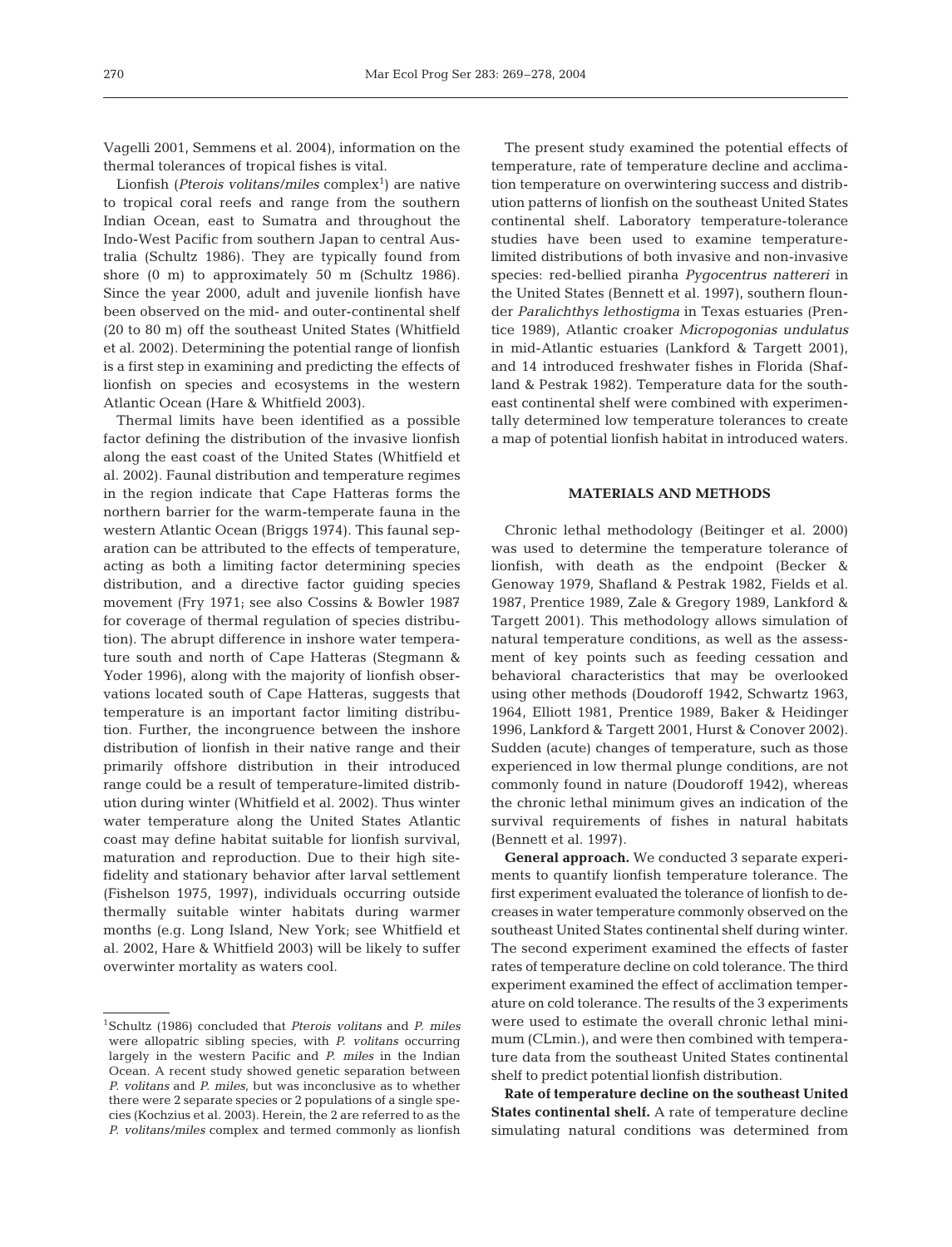continuous temperature data recorded during 2001 and 2002 at various locations on the North Carolina shelf. Temperature data were obtained from 5 locations where lionfish have been observed (Fig. 1A). Sharp drops in winter (December, January, February, March) temperatures at these sites were chosen for further analysis (Fig. 1B). The average duration of 19



Fig. 1. (A) Location of shipwrecks along North Carolina coast where temperature loggers were deployed; Bathymetry shown to 60 m. Only 10, 20, and 30 m isobaths are labeled. Lionfish have been observed at all sites except the Suloid. (B) Bottom temperatures recorded at each wreck site in (A) during winter of 2001 to 2002. (C) Rate of temperature decline for 19 cold events recorded from sites in (A)

decreasing temperature events was 4 d, and the rates of decrease ranged from  $-0.25$  to  $-2.75^{\circ}$ C d<sup>-1</sup> (Fig. 1C). The average rate of temperature decline  $(-1^{\circ}C d^{-1})$  was used for all experimental trials and controls, except Expt 2, which examined the effects of variable rates of temperature decline*.*

**Lionfish husbandry and experimental setup.** Juvenile lionfish were purchased from a commercial vendor (Marine Center, Dallas, Texas) for all 3 experiments. Fish averaged 8.0 cm standard length  $(SD = 1.3)$ . All lionfish were initially labeled by the vendor as *Pterois volitans*, but meristic analyses of some lionfish originating from Sumatra (origin characterized and labeled by the vendor) identified some individuals as *P. miles*. Experiments were conducted independent of species designation, owing to the uncertainty regarding species status (Kochzius et al. 2003).

Fish used in the first experiment were housed at the North Carolina Aquarium at Pine Knoll Shores and kept in two 200 gallon (757.08 l) holding tanks in a flow-through seawater system. Fish used in the second and third experiments were kept at the NOAA Beaufort Laboratory in a recirculating seawater system consisting of four 180 gallon (681.37 l) polyethylene tanks, each with an individual biofiltration unit. At both the North Carolina Aquarium and NOAA Beaufort Laboratory, temperatures were maintained at 25°C throughout the holding period, and salinities were maintained at 35 throughout the holding period and the duration of all experiments. Seawater for each tank was filtered and adjusted with Instant Ocean® and/or distilled water to achieve the desired salinity. Approximately 15 to 20% of the water was changed twice a month. An approximate photoperiod of 10 h light:14 h dark was maintained with fluorescent light at each housing facility and throughout all experiments. Lionfish were initially fed a mixture of frozen and live fishes (*Anchoa* spp.), but were later fed a diet of entirely live fishes (*Gambusia affinis*, *Leiostomus xanthurus*, *Lagodon rhomboides*, and *Fundulus* spp.) from local waters. Lionfish were fed to satiation every 2 to 3 d while in holding tanks, and offered food approximately every 1 to 2 d while in experimental tanks.

All individual temperature trials were conducted at the NOAA Beaufort Laboratory. Four 50 gallon (189.27 l) aquaria were used for the experimental tanks, each equipped with recirculation and refrigeration units, biological filtration, and digital thermostats. Temperature was measured and monitored using a handheld digital thermometer (accuracy  $\pm$ 0.2°C). Salinity was monitored weekly and adjusted to 35 as needed.

**Expt 1. Effects of winter water temperatures.** Individual lionfish were subjected to temperature decreases of  $-1$ °C d<sup>-1</sup> (n = 10). Individual fish were transferred from holding tanks to experimental tanks and held for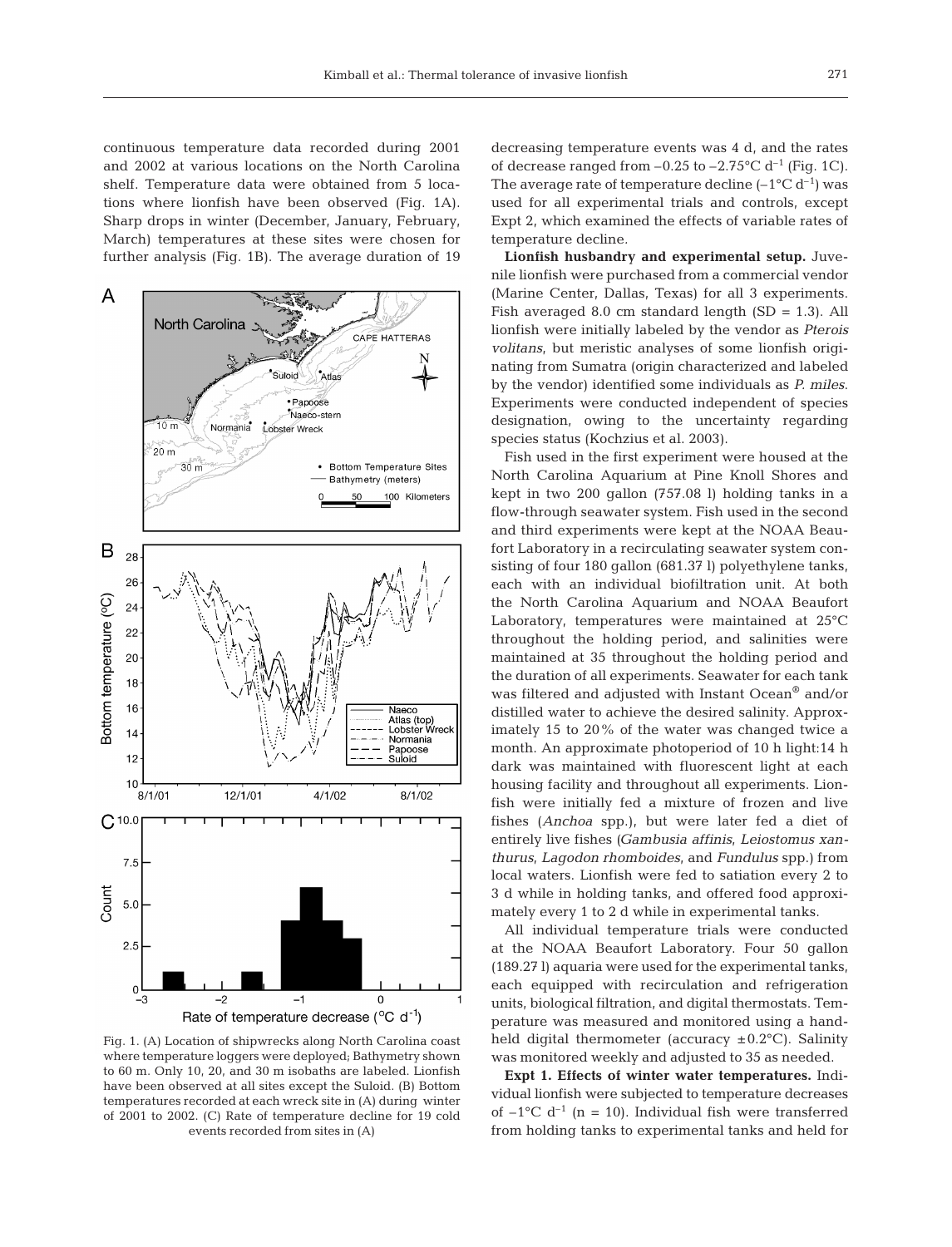a period of 24 h before temperature manipulation. Observations and temperatures were recorded for each fish when feeding cessation, loss of equilibrium and death occurred. Death was defined as the cessation of fin, body and opercular movement and a total lack of organismic response (Becker & Genoway 1979, Lankford & Targett 2001).

**Expt 2. Effects of rate of temperature decline.** Individual lionfish were subjected to 3 rates of temperature decrease:  $-3$ °C d<sup>-1</sup> (n = 6),  $-2$ °C d<sup>-1</sup> (n = 6), and  $-1$ °C  $d^{-1}$  (n = 3). Individuals were randomly assigned a rate of decrease and then transferred to an experimental tank and held for 24 h before the start of the experiment. Observations and temperatures were recorded for each fish when feeding cessation, loss of equilibrium and death occurred.

**Expt 3. Effects of acclimation temperature.** Individual lionfish were acclimated to 3 temperatures (15°C,  $n=6$ ; 20 $\textdegree$ C,  $n=6$ ; 25 $\textdegree$ C,  $n=3$ ) and then subjected to a temperature decline of  $-1$ °C d<sup>-1</sup>. To reach acclimation temperatures, water temperatures were decreased by –1.0°C d<sup>-1</sup> ( $\pm$ 0.5°C) from the 25°C initial holding temperature until constant acclimation temperatures were achieved. All fish were held at the experimental acclimation temperature for at least 20 d prior to experimental trials. Following transfer from the holding tanks, the fish were held in the experimental tanks for 24 h before temperature decreases were initiated. Behavioral observations and temperatures were recorded for each fish when feeding cessation, loss of equilibrium and death occurred.

**Data analyses.** Mean temperatures at which death (CLmin.) and feeding cessation occurred were calculated from individual observations for each experimental treatment. Fish that did not eat during experimental trials were excluded from mean feeding cessation calculations. Analysis of variance was used to test for effects of rate of decline and acclimation temperature on CLmin. values and temperatures of feeding cessation.

**Distribution and potential overwintering range.** To predict the overwintering range and distribution of lionfish on the southeast United States continental shelf, long-term offshore temperature data were compared with locations of lionfish observations. From NOAA's CoastWatch program for the month of February (1995 to 2003), 382 sea surface temperature images were spatially registered automatically (data provided by R. Ferguson, NOAA Center for Coastal Fisheries and Habitat Research) and a composite image was developed from the median pixel values. Median values limited the effect of cloud cover on the composite image. Minimum temperatures in the inner southeastern continental shelf occur in February (Atkinson 1985). Isotherms representing the CLmin. and temperature at feeding cessation were extracted

from the composite image and used to develop a predicted distribution for lionfish.

A potential problem of the use of sea surface temperature in predicting lionfish distribution is that surface temperature does not always represent bottom temperature, owing to stratification (Atkinson 1985). We used 2 approaches to address this issue. First, images for the period of 4 December 2001 to 28 March 2002 were browsed from the NOAA CoastWatch program. Relatively cloud-free images were chosen for subsequent analyses  $(n = 24)$ . Sea surface temperatures were extracted and georeferenced from these relatively cloud-free images for the locations of 3 bottom temperature data-loggers using Windows Image Manager (Kahru 2001). These 3 bottom locations were chosen to represent the inner (Suloid), and outer (Papoose and Naeco) continental shelf (Fig. 1A), thereby providing a broad geographic expanse to compare shelf water temperatures and elucidate general trends between inshore and offshore waters. Sea surface temperatures were compared to corresponding bottomwater temperatures for the 2001 to 2002 winter using linear regression (Fig. 2). Regression intercepts were 3.70 and 6.68°C for the outer shelf locations, indicating that surface waters were warmer than bottom waters; this thermal stratification on the outer shelf probably results from the Gulf Stream water intruding onto the shelf at the surface (Atkinson 1985). In contrast, on the inner shelf, the regression intercept was 0.98°C, indicating little thermal stratification (Atkinson 1985). This analysis supports the use of sea-surface temperature images for estimating the overwintering range and distribution of lionfish on the inner  $( $30 \, \text{m}$ )$  southeast United States continental shelf.

Second, isotherms from the median February sea surface temperature image were compared with average



Fig. 2. Satellite-derived sea surface temperature (SST) and bottom temperature (BT) at 3 North Carolina wreck sites: Naeco (r = 0.671), Papoose (r = 0.796), and Suloid (r = 0.973). Linear regression equation for each site is provided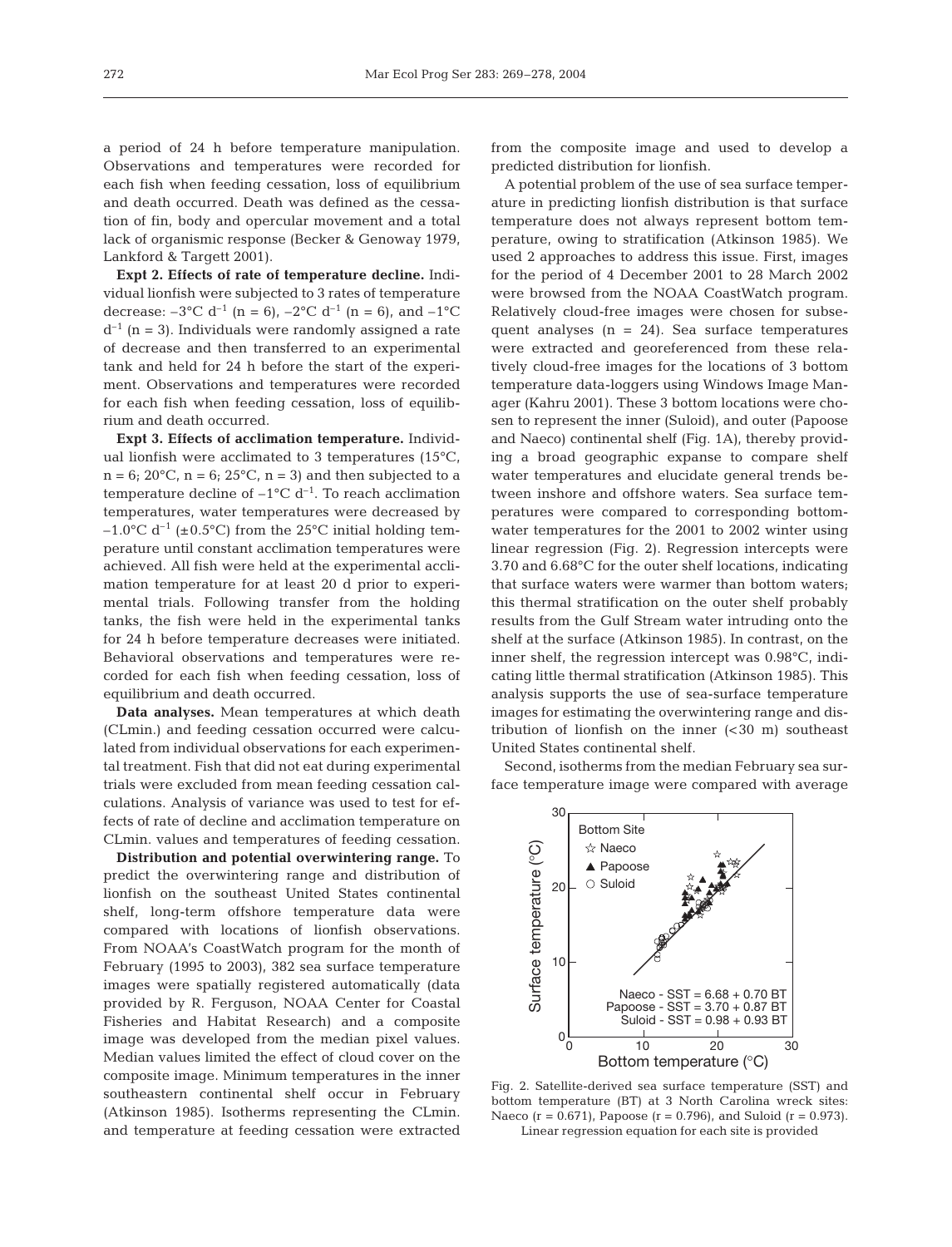February bottom temperatures. Average February bottom temperatures were derived from National Oceanographic Data Center profiles (n = 5000) for the years 1950 to 1999 and organized into a grid of monthly averages (data reported in Blanton et al. 2003 and provided by B. Blanton, University of North Carolina at Chapel Hill). Median sea-surface temperature isotherms corresponded closely with average bottom temperature isotherms (Fig. 3). The concordant results of both approaches support the use of median sea-surface temperatures as a proxy for average bottom-water temperatures on the inner-shelf during winter months. For offshore bottom temperatures, however, the average bottomtemperature data of Blanton et al. (2003) is required. Satellite data was used because it provides water temperatures over a broader spatial domain.

#### **RESULTS**

#### **Expt 1. Effects of winter water temperatures**

Lionfish exhibited a highly consistent pattern of behavior when subjected to gradual temperature decrease. After transfer to experimental tanks, all fish exhibited normal behavior; they were responsive to visual and physical stimuli, had slow opercular ventilation, and explored their surroundings. At temperatures of 13°C and below, fish were unresponsive to visual stimuli (but still responded to touch), displayed darker coloration, and became stationary and lethargic. Once stationary, all fish positioned dorsal, pectoral and pelvic fins against their body and oriented themselves into a corner of the tank for the remainder of the experiment. Temporary loss of equilibrium and swimming bursts were observed at temperatures just prior to death, with permanent loss of equilibrium at temperatures at which death occurred. Swimming bursts usually consisted of swimming rapidly for 3 to 5 s (occasionally bumping into tank walls) followed by total cessation of movement, at which point the fish sank to the bottom and remained motionless. All fish fed prior to experimental trials. The majority of fish fed at or below the initial temperature setting, with only 1 fish not eating throughout the entire trial. Fish generally ate less at lower temperatures and no fish was observed feeding below 13°C. The mean CLmin. value was  $10.7^{\circ}$ C, with very little variation (SD = 0.5, n = 10; Fig. 4A). The mean temperature at feeding cessation was  $15.3$ °C (SD = 2.0, n = 9; Fig. 4B).

# **Expt 2. Effects of rate of temperature decline**

Fish generally followed the behavior patterns observed in Expt 1. All fish in the  $-3^{\circ}$ C d<sup>-1</sup> group displayed normal behavior until temperature was decreased to 13°C, at which point they became lethargic and stationary. Temporary loss of equilibrium and swimming bursts began to occur at 10°C. These changes in behavior were rapidly followed by permanent loss of equilibrium and death for all individuals in this group. Those fish exposed to a  $-2^{\circ}C$  d<sup>-1</sup> rate of decrease behaved similarly. At 13°C, the majority of fish became stationary and lethargic. After the temperature was decreased to 11°C, all fish experienced temporary loss of equilibrium and swimming bursts. Again, these changes in behavior were followed rapidly by permanent loss of equilibrium and death, with several individuals observed resting upside down on the tank bottom just prior to death; 1 fish from this group was eliminated from the analyses due to death from causes other than low temperature. Fish from the  $-1$ <sup>o</sup>C d<sup>-1</sup> group behaved similarly to those from Expt 1.

Fig. 3. Bottom temperature isotherms for February, derived from 1950 to 1999 bottom temperature climatology (BTC) of the southeast United States continental shelf (from Blanton et al. 2003) and satellitederived sea surface temperature isotherms developed as part of this study. NC, SC: North and South



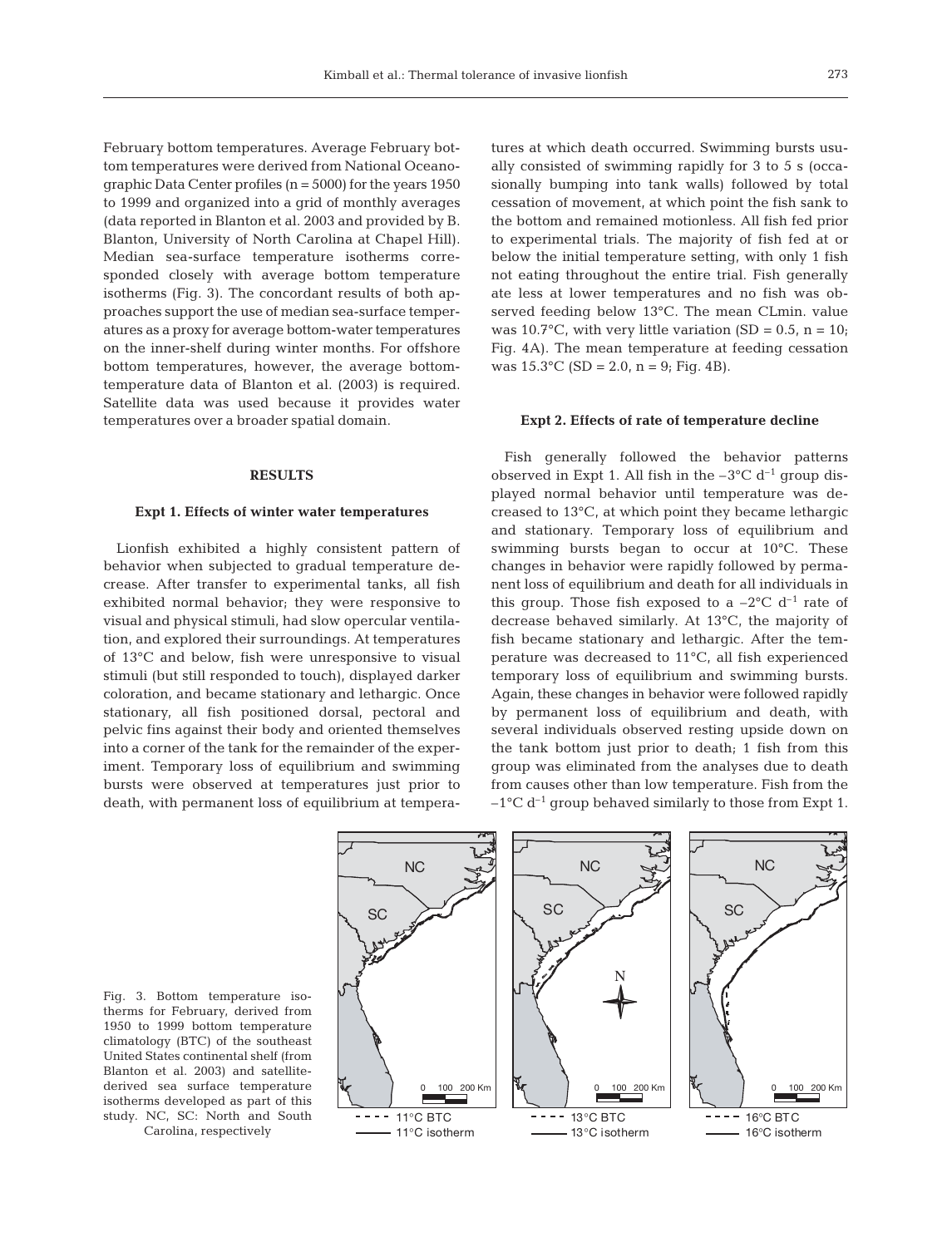

Fig. 4. *Pterois volitans/miles* complex. Mean (±SE) chronic lethal minimum and average temperature at feeding cessation observed for Expts 1 (A,B), 2 (C,D), and  $3(E,F)$ 

All fish used for experiments involving variable rates of temperature decline fed prior to experimental trials. Fish in the  $-3^{\circ}$ C d<sup>-1</sup> group all fed below the initial temperature, however, 2 fish expelled undigested stomach contents just prior to death. In the  $-2^{\circ}C$  d<sup>-1</sup> group, 2 fish did not eat for the duration of the trial. Additionally, 1 fish in this group expelled undigested stomach contents just prior to death. All fish in the  $-1$ <sup>o</sup>C d<sup>-1</sup> group fed during experimental trials and exhibited feeding behavior similar to fish in Expt 1.

Rate of temperature decline had no effect on lionfish thermal tolerance. The mean CLmin. values for the –3, –2 and –1<sup>o</sup>C d<sup>-1</sup> treatments were 10.0<sup>o</sup>C (SD = 0, n = 6), 10.6°C (SD = 0.9, n = 5), and  $9.7$ °C (SD = 0.6, n = 3) (Fig. 4C). No significant effect of temperature decline rate was found on CLmin. comparing the –2 and –1°C  $d^{-1}$  treatments (1-way ANOVA,  $df = 1$ ,  $F = 2.534$ ,  $p = 0.162$ ; the  $-3$ °C d<sup>-1</sup> data were not included in the ANOVA because the lack of variability. The CLmin. estimates from the  $-2$  and  $-1$ °C d<sup>-1</sup> were not significantly different from 10°C, which was the CLmin. estimate from the  $-3^{\circ}$ C d<sup>-1</sup> treatment (Student's *t*-test, df = 4, *t* = 1.501, p = 0.208; *t*-test, df = 2, *t* = 1.000, p = 0.423). For the  $-3$ ,  $-2$  and  $-1$ °C d<sup>-1</sup> groups, feeding cessation occurred at a mean temperature of  $18.0^{\circ}$ C (SD = 1.5,  $n = 6$ , 17.0°C (SD = 2.0,  $n = 3$ ), and 15.3°C (SD = 1.5,  $n = 3$ ; Fig. 4D). Similarly, no significant effect of temperature decrease was found on the temperature at feeding cessation (ANOVA,  $df = 2$ ,  $F = 2.600$ ,  $p = 0.128$ .

# **Expt 3. Effects of acclimation temperature**

Lionfish exhibited increased activity and feeding behavior at warmer acclimation temperatures during the holding period prior to experimental trials. Fish acclimated to 25°C displayed 'normal' behavior (as described in Expt 1) and fed regularly when food was offered. 'Normal' behavior was seen in fish acclimated to 20°C, but reduced feeding was observed when fish were offered food. Lionfish acclimated to 15°C were predominantly stationary throughout the entire holding period and fed infrequently, often abandoning efforts to catch food after a single attempt. All fish at each acclimation temperature fed during the holding period.

During experimental trials, fish acclimated to 25, 20 and 15°C displayed behavior patterns identical to those observed in Expt 1 as temperature

decreased. All fish in the 25°C acclimation temperature group fed during experimental trials. Out of 6 fish, 5 fed in the 20°C acclimation group, while only 1 fish acclimated to 15°C, fed during the experimental trial. Several fish in the 15°C acclimation group showed interest and attempted to feed, but quickly abandoned any offered food after an initial unsuccessful attempt.

Acclimation temperature had no effect on low temperature tolerance in lionfish. Mean CLmin. values of 9.3°C (SD = 0.3, n = 3), 9.2°C (SD = 1.0, n = 6) and 9.3°C  $(SD = 0.5, n = 6)$  were determined for the 25, 20 $^{\circ}$ C and 15°C acclimation groups (Fig. 4E). Acclimation temperature did not have a significant effect on CLmin. values (ANOVA,  $df = 2$ ,  $F = 0.088$ ,  $p = 0.917$ ). Feeding cessation occurred at  $14.0^{\circ}$ C (SD = 0, n = 3),  $15.4^{\circ}$ C  $(SD = 1.5, n = 5)$  and  $15.0^{\circ}C(SD = 0, n = 1)$  for fish held at acclimation temperatures of 25, 20 and 15°C (Fig. 4F). An ANOVA was not calculated owing to the lack of variability in 2 of the treatment groups; however, 9 of the 10 estimates of the mean temperature of feeding cessation were either 14 or 15°C, indicating little effect of acclimation temperature.

#### **Distribution and potential overwintering range**

A comparison of winter isotherms with the experimental results indicates that the inshore and northern distribution of lionfish is limited by temperature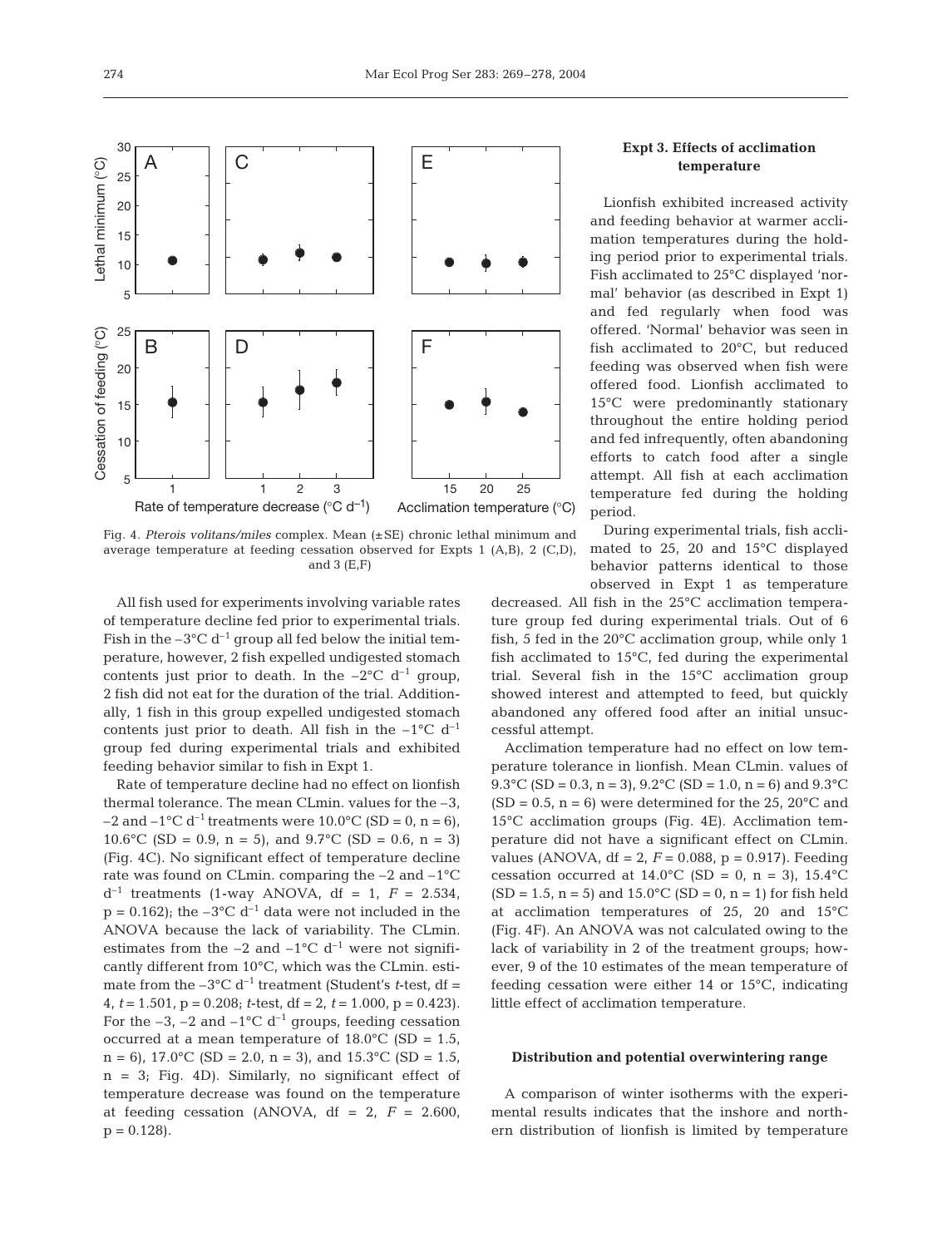in southeast United States waters. The average CLmin. across all experiments was  $10.0^{\circ}$ C (SD = 0.9). To compare this CLmin. value with median February sea-surface temperatures, February mean and minimum temperatures were compared for the bottom water temperature observations made on the North Carolina shelf (Fig. 1A). Because the mean February temperature was approximately 2°C warmer than the minimum February temperature (Table 1), the location of the 12°C isotherm from the median February sea-surface temperature image was used to represent the inshore location of the 10°C CLmin. of lionfish. Additionally, the bottom-temperature climatology showed the 12°C isotherm coinciding with the 200 m isobath (Fig. 5), indicating that temperature, in conjunction with depth, might be limiting offshore distribution.

Using the 12°C sea surface temperature isotherm, the potential range for lionfish in their introduced waters is predicted to extend south from Cape Hatteras onto the shelf of the Gulf of Mexico (Fig. 5). In the Gulf of Mexico and northwards along the Atlantic coast of Florida, the potential distribution extends all the way from the shelf edge to the coast. On the mid- and northern portions of the southeast United States shelf, the potential distribution is restricted to the mid- and outer shelf. Lionfish locations reported since 2000 agree with the predicted potential range boundaries except for 1 observation, which lies directly on the 12°C isotherm (Fig. 5).



Fig. 5. *Pterois volitans*/*miles* complex. Potential range and known lionfish locations on the southeast United States continental shelf. 12°C isotherms depicted from sea surface temperature (SST) and bottom temperature climatology (BTC; from Blanton et al. 2003)

|                           |  |  |  |  |  |  |  |  | Table 1. Mean and minimum bottom temperatures $(°C)$            |  |
|---------------------------|--|--|--|--|--|--|--|--|-----------------------------------------------------------------|--|
|                           |  |  |  |  |  |  |  |  | recorded at 6 North Carolina offshore bottom sites (see Fig. 1) |  |
|                           |  |  |  |  |  |  |  |  | in February 2002. Temperatures were derived from 1344           |  |
| measurements at each site |  |  |  |  |  |  |  |  |                                                                 |  |

| <b>Bottom</b> site | Temperature $(^{\circ}C)$ |       |  |  |  |
|--------------------|---------------------------|-------|--|--|--|
|                    | Mean                      | Min.  |  |  |  |
| Naeco              | 17.34                     | 15.21 |  |  |  |
| Papoose            | 16.42                     | 14.66 |  |  |  |
| Atlas              | 15.81                     | 13.23 |  |  |  |
| Suloid             | 12.12                     | 10.98 |  |  |  |
| Lobster Wreck      | 17.33                     | 15.61 |  |  |  |
| Normania           | 16.45                     | 14.33 |  |  |  |

#### **DISCUSSION**

An important factor affecting the low temperature tolerance of fishes is rate of temperature change (Beitinger & McCauley 1990). Ecologically relevant rates of temperature decline  $(-1 \text{ to } -3^{\circ}C \text{ d}^{-1})$  were found to have no effect on lionfish temperature tolerance. Similar results were observed with Atlantic croaker, where a 5-fold increase in rate of decline  $(-0.2 \text{ to } -1.0^{\circ} \text{C d}^{-1})$  did not affect survival at low temperatures (Lankford & Targett 2001). Rate of temperature decline also had no effect on low temperature tolerance of American shad *Alosa sapidissima*  $(-0.5$  to  $-1.9$ °C d<sup>-1</sup>; Chittenden 1972). However, lionfish temperature tolerance may be affected by faster rates of temperature decline, such as those observed in estuaries during fall and winter.

> Acclimation temperature is also thought to be an important factor influencing thermal tolerance in fishes (Lutterschmidt & Hutchison 1997). A review of previous studies by Beitinger et al. (2000) concluded that lethal thermal limits were strongly affected by thermal history immediately prior to experimentation. Generally, as acclimation temperature increases low temperature tolerance limits also increase (Ward et al. 1993, Currie et al. 1998, Beitinger & Bennett 2000). Contrary to this general conclusion, low temperature tolerance of lionfish was unaffected by acclimation temperature: differences of 10°C between acclimation temperatures produced no significant differences in CLmin. Brett (1956) reported that gain in resistance to low temperatures (i.e. acclimation) is a slow process, with some species requiring up to 20 d to fully acclimate. Lionfish were held at acclimation temperatures for at least 20 d (some for more than 40 d) prior to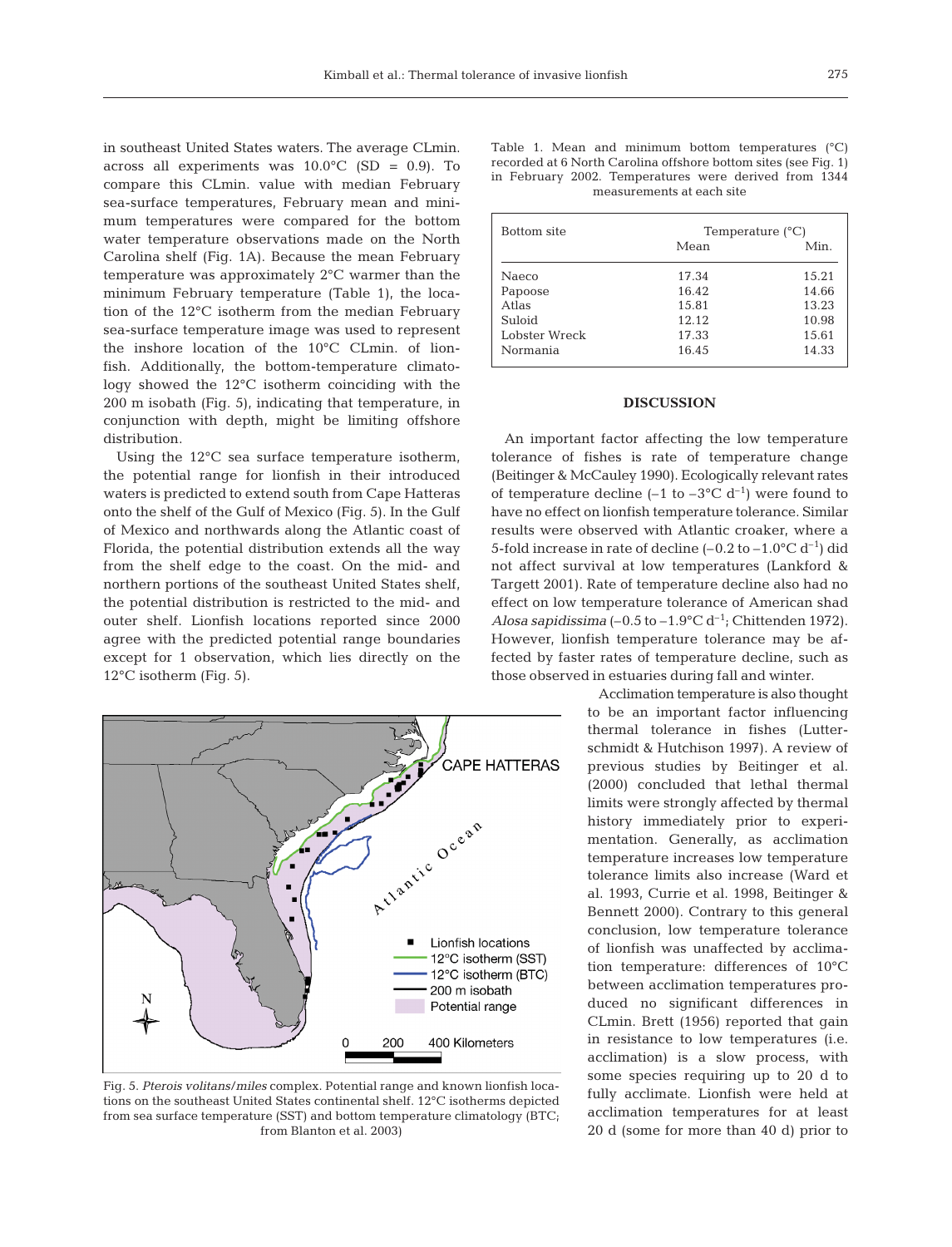experimental trials. Other temperature tolerance studies have found no influence of acclimation history on the lower thermal limit (e.g. Young & Cech 1996), and thus the general conclusion of a positive relationship between acclimation history and thermal tolerance appears not to be universal (e.g. application to tropical fish; Beitinger & Bennett 2000). However, it is important to note that research on multiple freshwater and marine species has shown that chronic lethal methodology, due to the slow rates of temperature decrease utilized (i.e.  $\Delta T$ s of °C d<sup>-1</sup> rather than h<sup>-1</sup> or min<sup>-1</sup>), allows some degree of thermal reacclimation, and therefore could potentially diminish or wholly cancel the effects of acclimation temperature on low temperature tolerance (Lutterschmidt & Hutchison 1997, Beitinger et al. 2000).

The potential range distribution reported here (Fig. 5) is based on the chronic lethal minimum of lionfish determined in the laboratory. In the field, minimum tolerable temperatures may be higher owing to long-term bioenergetic costs of prolonged exposure to low sublethal temperatures, and the effects of feeding cessation at temperatures higher than the chronic lethal minimum (e.g. Hurst & Conover 2002). Further, the range distribution predicted here was based on a 50 yr average of bottom water temperature and a 9 yr median of sea surface temperature. Interannual variability in temperature will result in interannual variability in the distribution of thermally suitable habitat. Similarly, long-term changes in ocean temperature will result in extensions or contractions in the range of lionfish along the east coast of the United States. The data presented here should be viewed as placing the lionfish invasion in context with the zoogeography of the western Atlantic Ocean (Briggs 1974), albeit with laboratoryderived estimates of thermal limits.

Combining the thermal tolerance of lionfish with hydrographic characteristics of the Atlantic coast of the United States defines the northern limit of lionfish distribution. Thermal tolerances determined here and the occurrence of all reported adult lionfish sightings off the coasts of North Carolina, South Carolina, Georgia and Florida supports Cape Hatteras as the northern range limit of lionfish along the east coast of North America (Fig. 5). Juvenile lionfish have been observed on the northeast United States continental shelf during summer, but fish in these locations could not survive winter temperatures based on the CLmin. values reported here. McBride & Able (1998) reported a similar fate for spotfin butterflyfish *Chaetodon ocellatus* in New Jersey estuaries during winter, where juveniles were found to stop eating at 12°C and perish at temperatures below 10°C.

Water temperature also limits the inshore distribution of lionfish on the southeast United States continental shelf. The inshore portions of the southeast shelf are too cold for overwinter survival, but the offshore portions of the shelf remain warm. This winter-time crossshelf gradient is caused by heating of shelf waters at their offshore edge by the Gulf Stream (Barnard et al. 1997) and heat-loss across the entire shelf owing to air–sea interactions (Atkinson 1985). The overwintering habitat extends closer to shore southward, from Cape Hatteras to southeast Florida (Fig. 5), as the shelf narrows and winter heat-loss to the atmosphere decreases.

The offshore limit of the lionfish invasion may be linked to temperature tolerance, depth, or a combination of both factors. Lionfish are reported from shore (0 m) to 50 m in their native range (Schultz 1986). Along the southeast United States continental shelf, the majority of lionfish have been observed between 35 and 45 m, with a maximum observed depth of 80 m (Whitfield et al. 2002). The 12°C average bottom temperature isotherm is coincident with the shelf break (200 m), and thus the limiting factor, depth or temperature, cannot be resolved (Fig. 5). An offshore deviation in bottom water temperature is present off the South Carolina coast that encompasses the Charleston Bump, with depths between 400 and 600 m (Fig. 5). Thus, based on thermal limits alone, lionfish could survive on the Charleston Bump, but again depth could be limiting.

The southern extent of the lionfish introduction is not currently limited by temperature. The distribution of lionfish in the western Pacific and Indian Oceans extends across nearly 70° of latitude (roughly 35° S to 35° N; Schultz 1986, Golani & Sonin 1992) and coincides with the zoogeographic distribution of the tropical and sub-tropical faunas (Briggs 1974). The application of the southern native range limits to the western Atlantic Ocean indicates that lionfish could potentially be distributed in the Gulf of Mexico, throughout the Caribbean Sea and southward along the coast of Brazil (Briggs 1974). However, lionfish distribution is presently limited to the southeast United States continental shelf north of Miami, Florida, and this southern limit is probably attributable to the site of initial lionfish introduction. All available evidence indicates that the introduction of lionfish resulted from aquarium releases (Courtenay 1995, Whitfield et al. 2002, Hare & Whitfield 2003). Releases along the east coast of Florida would result in larval and juvenile transport northward along the southeast United States shelf (Hare et al. 2002), explaining the present distribution of lionfish (Fig. 5). The apparent absence of lionfish south of Miami indicates that southward dispersal mechanisms are limited or absent at the initial introduction site. An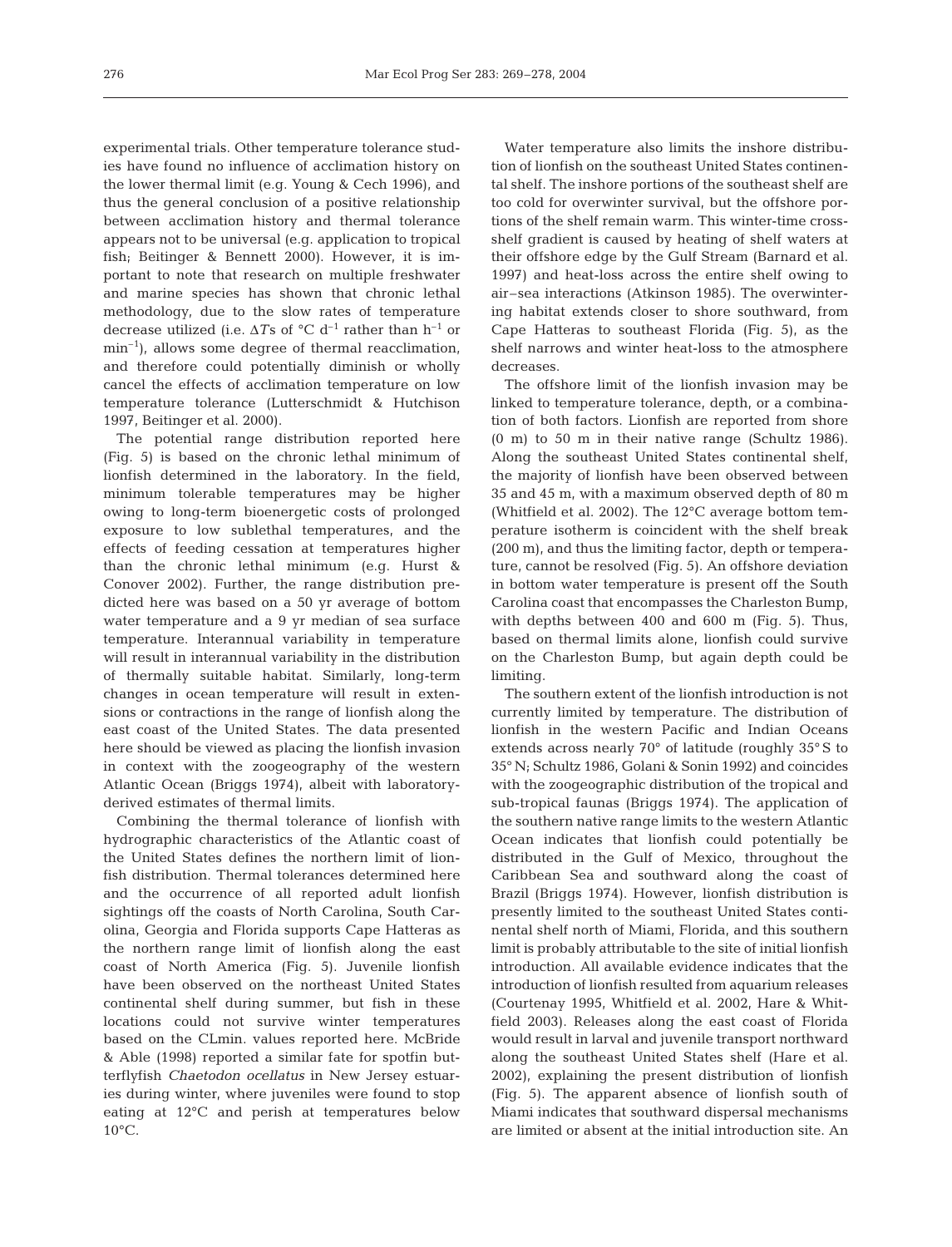introduction site along the Florida Keys, Gulf of Mexico coast, Caribbean Sea or Brazilian coast would probably be necessary for the establishment of lionfish south of Florida. An alternative is that the southern limit is controlled by thermal limitation at high temperatures, but this is unlikely owing to the cross-equatorial distribution of lionfish in their native range (Schultz 1986).

The introduction of lionfish along the Atlantic coast of the United States illustrates several important factors concerning marine fish invasions. Characteristics of fish in their native range cannot always be directly applied to their introduced habitats and are often a poor predictor of performance in a novel setting (Ruiz et al. 1997). For example, while the depth range of lionfish is shore (0 m) to 50 m in the Indo-Pacific (Schultz 1986), lionfish have been observed as deep as 80 m along the southeast United States. Additionally, in their native range, lionfish are distributed on continental shelves adjacent to western boundary currents in both the northern and southern hemispheres (Schultz 1986), while in their introduced range, lionfish are distributed primarily on the northern portion of the continental shelf adjacent to a western boundary current, in the northern hemisphere only. This limited distribution probably results from an interaction between the initial introduction site and the natural limits of fish dispersal in the introduced system. Although limited in a zoogeographic sense, the spread of lionfish along the entire southeast United States continental shelf occurred quickly; the area of thermally appropriate habitat was occupied within the scale of 1 to 10 yr (Whitfield et al. 2002, Hare & Whitfield 2003). This rapid spread of lionfish demonstrates the dispersal potential of marine fishes with planktonic larvae and illustrates the consequences of this dispersal potential once introduced marine fish start reproducing in their adopted ecosystems. Further, the absence of lionfish south of Miami indicates the combined role of release location, dispersal mechanisms and appropriate habitat in determining the distribution of invasive species in marine ecosystems.

*Acknowledgements.* This research was a combined effort of the NOAA Beaufort Laboratory, North Carolina State University, and Oak Ridge Institute for Science and Education. Funding was provided by the National Marine Fisheries Service and National Ocean Service. We thank the faculty, staff, and students of the North Carolina State University Department of Zoology, and the staff of the NOAA Beaufort Laboratory, especially J. A. Morris, C. W. Krouse, R. L. Ferguson and F. J. Hernandez. R. Jones and the staff of the North Carolina Aquarium at Pine Knoll Shores also provided invaluable advice and assistance regarding lionfish husbandry. B. Blanton and K. Pherson Edwards (University of North Carolina, Chapel Hill) kindly provided water temperature climatology data for the southeast United States. J. Govoni, A. Powell, M. Wuenschel and P. Marraro reviewed earlier drafts of this manuscript.

# LITERATURE CITED

- Atkinson LP (1985) Hydrography and nutrients of the southeastern U.S. continental shelf. In: Atkinson LP, Menzel DW, Bush KA (eds) Oceanography of the southeastern U.S. Continental Shelf. American Geophysical Union, Washington, DC
- Baker SC, Heidinger RC (1996) Upper lethal temperature tolerance of black crappie. J Fish Biol 48:1123–1129
- Baltz DM (1991) Introduced fishes into marine systems and inland seas. Biol Conserv 56:151–177
- Barnard AH, Stegmann PM, Yoder JA (1997) Seasonal surface ocean variability in the South Atlantic Bight derived from CZCS and AVHRR imagery. Cont Shelf Res 17: 1181–1206
- Becker CD, Genoway RG (1979) Evaluation of the critical thermal maximum for determining thermal tolerance of freshwater fish. Environ Biol Fish 4:245–256
- Beitinger TL, Bennett WA (2000) Quantification of the role of acclimation temperature in temperature tolerance of fishes. Environ Biol Fish 58:277–288
- Beitinger TL, McCauley RW (1990) Whole-animal physiological processes for the assessment of stress in fishes. J Gt Lakes Res 16:542–575
- Beitinger TL, Bennett WA, McCauley RW (2000) Temperature tolerances of North American freshwater fishes exposed to dynamic changes in temperature. Environ Biol Fish 58: 237–275
- Bennett WA, Judd FW (1992) Factors affecting the lowtemperature tolerance of Texas pinfish. Trans Am Fish Soc 121:659–666
- Bennett WA, Currie RJ, Wagner PF, Beitinger TL (1997) Cold tolerance and potential overwintering of the red-bellied piranha *Pygocentrus nattereri* in the United States. Trans Am Fish Soc 126:841–849
- Blanton BO, Aretxabaleta A, Werner FE, Seim H (2003) Monthly climatology of the continental shelf waters of the South Atlantic Bight. J Geophys Res 108:3264 doi:10.1029/2002JC001609
- Brett JR (1956) Some principles in the thermal requirements of fishes. Q Rev Biol 31:75–87
- Briggs JC (1974) Marine zoogeography. McGraw Hill, New York
- Chittenden ME (1972) Responses of young American shad, *Alosa sapidissima*, to low temperatures. Trans Am Fish Soc 101:680–685
- Cossins AR, Bowler K (1987) Temperature biology of animals. Chapman & Hall, New York
- Courtenay WR (1995) Marine fish introductions in southeastern Florida. Newsl Am Fish Soc Introduced Fish Sect 14:2–3
- Currie RJ, Bennett WA, Beitinger TL (1998) Critical thermal minima and maxima of three freshwater game-fish species acclimated to constant temperatures. Environ Biol Fish 51:87–200
- Doudoroff P (1942) The resistance and acclimatization of marine fishes to temperature changes. I. Experiments with *Girella nigricans* (Ayres). Biol Bull (Woods Hole) 83:219–244
- Elliott JM (1981) Some aspects of thermal stress on freshwater teleosts. In: Pickering AD (ed) Stress in fish. Academic Press, London, p 209–245
- Erdmann MV, Vagelli A (2001) Banggai cardinalfish invade Lembeh Strait. Coral Reefs 20:252–253
- Fields R, Lowe SS, Kaminski C, Whitt GS, Philipp DP (1987) Critical and chronic thermal maxima of northern and Florida largemouth bass and their reciprocal F1 and F2 hybrids. Trans Am Fish Soc 116:856–863